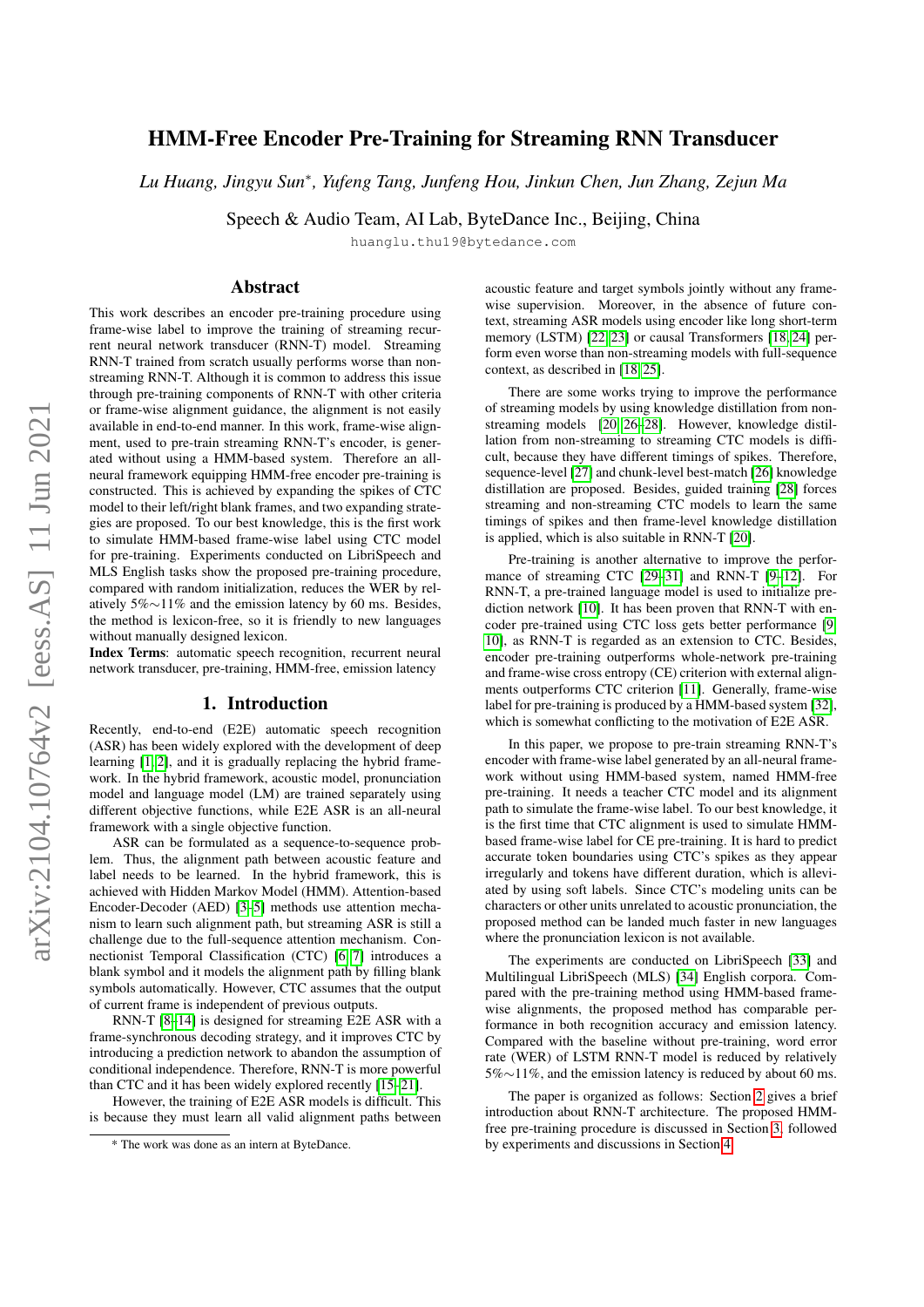<span id="page-1-2"></span>

Figure 1: *The model structures of teacher CTC, streaming encoder pre-training and streaming RNN-T. "FC" layer denotes fully-connected layer.*

# 2. RNN Transducer

<span id="page-1-0"></span>As illustrated in Figure [1\(](#page-1-2)c), RNN-T model consists of encoder, prediction network and joint network. The encoder converts the input T-frame acoustic features  $\mathbf{x} = (x_1, \dots, x_T)$  to high-level representation  $\mathbf{h}^{\text{enc}} = (h_1^{\text{enc}}, \dots, h_T^{\text{enc}})$  by

$$
h_t^{\text{enc}} = f_{\text{enc}}(\mathbf{x}).\tag{1}
$$

The prediction network receives historical non-blank labels  $y_1, \ldots, y_{u-1}$  as input to produce its output at step u

$$
h_u^{\text{pred}} = f_{\text{pred}}(\mathbf{y}_{1:u-1}).
$$
\n(2)

Then the logits over vocabulary at frame  $t$  and step  $u$  can be computed by the joint network

$$
h_{t,u}^{\text{joint}} = f_{\text{joint}}(h_t^{\text{enc}}, h_u^{\text{pred}}). \tag{3}
$$

Finally, the probability distribution over vocabulary at frame  $t$  and step  $u$  is calculated using a softmax layer. With forward-backward algorithm [\[8\]](#page-4-6), the sum probability  $P(\mathbf{y}|\mathbf{x})$ of all alignment paths  $\pi$  is adopted as the objective function

$$
\mathcal{L} = -\log(P(\mathbf{y}|\mathbf{x})) = -\log \sum_{\pi \in \Pi(\mathbf{y})} P(\pi|\mathbf{x}) \tag{4}
$$

where  $y = (y_1, \ldots, y_U)$  is the label for training, U is the number of target tokens, and  $\Pi(y)$  is the alignment path sets.

During inference, the beam search algorithm described in [\[8\]](#page-4-6) is used with beam size 10. And neural network LM (NNLM) can be used to re-score the RNN-T's N-best hypotheses.

# 3. HMM-Free Pre-Training

<span id="page-1-1"></span>Encoder pre-training is important for RNN-T, especially for streaming RNN-T. However, pre-training using sequence-level criterion like CTC often performs worse than frame-level criterion like CE [\[11\]](#page-4-24). This may be because CTC tends to predict blank symbol and leads to incorrect inference for RNN-T, while CE makes encoder a token classification model and thus RNN-T can learn more accurate token boundaries.

Generally, frame-wise label for pre-training is produced by a HMM-based system [\[32\]](#page-4-25), which depends a pronunciation model, and is somewhat conflicting to the motivation of E2E ASR. Hence, this work proposes a pre-training procedure by generating the frame-wise label using an all-neural framework, which is referred to as HMM-free pre-training. Besides, pre-training using HMM-based frame-wise label is denoted as HMM-based pre-training.

The proposed method has three benefits. Firstly, no pronunciation model is needed, which makes it friendly for new language expansion. Besides, the encoder is pre-trained to learn fuzzy word boundaries generated by the teacher CTC model rather than the same timings of spikes as teacher model, which may provide more effective and supplementary information for RNN-T. Finally, it is noticed in the experiments that HMM-free pre-training helps reduce the emission latency.

# 3.1. Training procedure

As illustrated in Figure [1,](#page-1-2) HMM-free pre-training procedure consists of three stages. The first stage is to train a teacher CTC model, whose modeling units is the same as RNN-T's.

The next stage is to pre-train a streaming encoder using CE or Kullback–Leibler (KL) divergence loss. In this stage, frame-wise label for pre-training is simulated from teacher CTC model's alignment, where the later is computed using forwardbackward algorithm [\[6\]](#page-4-4), and the detail of simulation will be described in Section [3.2.](#page-1-3) Besides, only the streaming encoder is updated, while the parameters of teacher CTC model are fixed.

Finally, streaming RNN-T is trained with pre-trained encoder and random initialized prediction and joint network.

### <span id="page-1-3"></span>3.2. Alignment Simulation

### *3.2.1. Hard Label*

As illustrated in Figure [2\(](#page-2-1)a) and [2\(](#page-2-1)c), most of the frames are aligned to blank symbol in CTC alignment, while HMM-based alignment provides a chunk for each token across time axis. So we simply and naturally expand the spikes of teacher CTC model to their left/right blank frames by pre-defined left/right ratios to simulate HMM-based alignment, as shown in Figure [2\(](#page-2-1)b). We denote this type of frame-wise label as "hard" label.

CE is used as the loss between streaming encoder's output and simulated frame-wise hard label

$$
\mathcal{L}_{\text{hard}} = -\frac{1}{T} \sum_{t=1}^{T} \log \hat{P}_t^{y_t},\tag{5}
$$

where  $y_t$  is the hard label index at frame t, which can be blank or non-blank symbol,  $\hat{P}_t = \text{Softmax}(\text{FC}(h_t^{\text{enc}}))$  is the predicted probability distribution at frame  $t$  over all modeling units, and  $\hat{P}^{y_t}_t$  is the predicted probability of label  $y_t$ .

### *3.2.2. Soft Label*

Since the token's spikes in CTC don't appear in the exact middle of pronounced frames, it is hard to predict accurate token boundaries by simply expanding the spikes. As illustrated in Figure [2\(](#page-2-1)b) and [2\(](#page-2-1)c), there are many mismatches near the token boundaries between hard label and HMM-based label.

To alleviate the incorrect predictions near boundaries, "hard" label is improved to "soft" label. This is achieved by giv-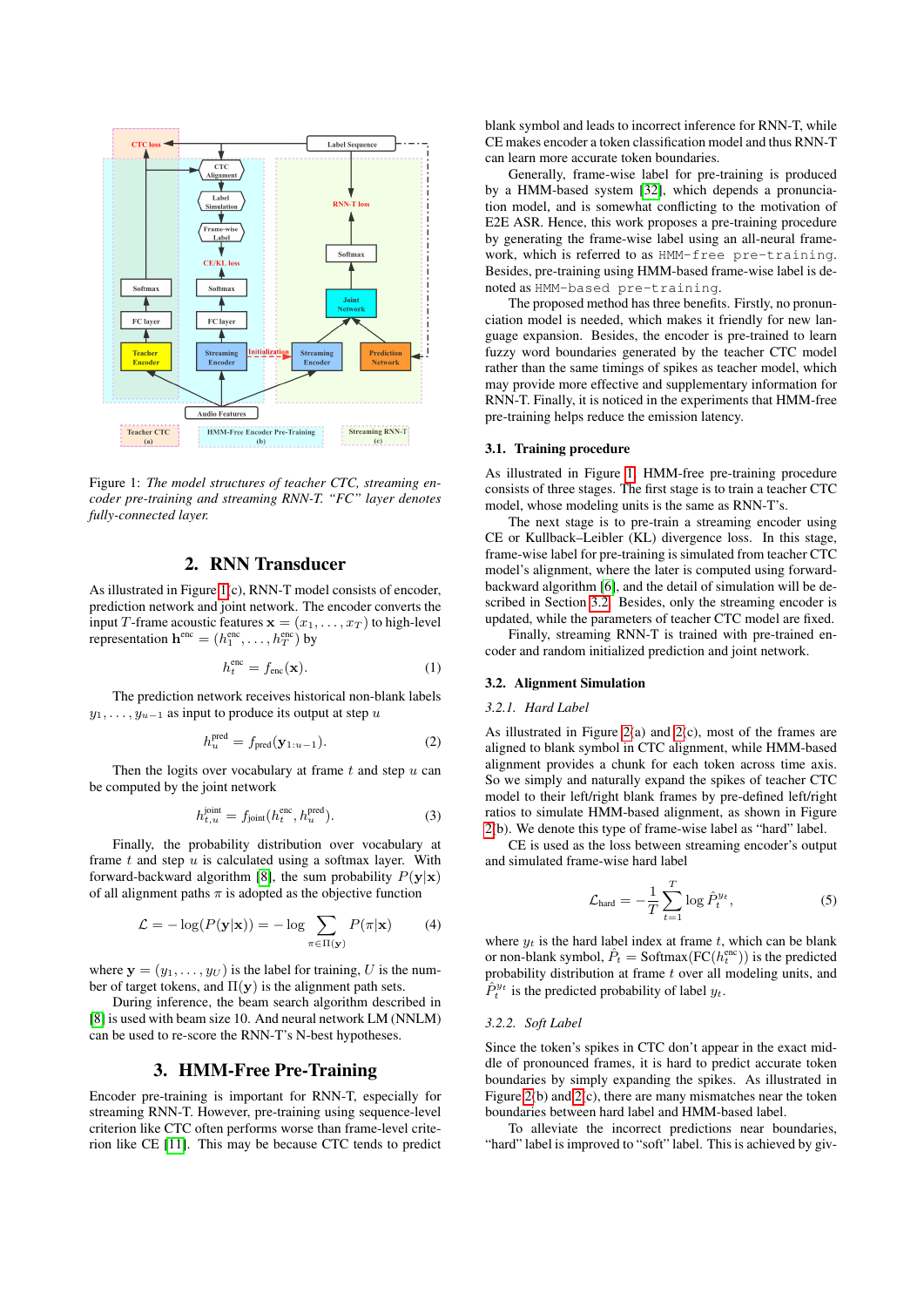<span id="page-2-1"></span>

Figure 2: *CTC's spikes, simulated "hard" and "soft" framewise labels, and HMM-based frame-wise label. The silence in HMM-based label is mapped as blank symbol.*

ing probability smaller than 1.0 for frames away from the spike, with the remained left as the probability of blank, as shown in Figure [2\(](#page-2-1)d). For a frame  $t$  with distance of  $d$  frames to the spike, soft probability of non-blank token  $y_t$  is calculated by

$$
P_{yt} = \sqrt{\max(1.0 - d/W, 0)},\tag{6}
$$

where  $W = \lfloor r * W_{blk} \rfloor$  is the number of expanded frames,  $W_{blk}$  is the number of blank frames in the left/right side, and r is the expanding ratio, which can be different for left/right side. Besides,  $1 - P_{y_t}$  is left as the probability of blank symbol.

Similarly, the CE loss using "soft" label is calculated by

$$
\mathcal{L}_{\text{soft}} = -\frac{1}{T} \sum_{t=1}^{T} \left( P_{y_t} \log \hat{P}_t^{y_t} + (1 - P_{y_t}) \log \hat{P}_t^{blk} \right), \quad (7)
$$

where  $\hat{P}^{y_t}_t$  and  $\hat{P}^{b l k}_t$  are the predicted probabilities of non-blank symbol  $y_t$  and blank symbol at frame t respectively. This is the same as KL divergence, because target distribution only has positive probabilities over non-blank symbol  $y_t$  and blank symbol at frame  $t$ , and the entropy of target probability distribution doesn't have gradients.

# 4. Experiments

### <span id="page-2-0"></span>4.1. Experimental Setup

The experiments are conducted using LibriSpeech and MLS English corpora, which have 960-hour and 44.5k-hour audios for training respectively. The WER is evaluated on LibriSpeech test-clean/test-other and MLS dev/test test sets respectively. The models are trained with sub-word units, with about 5k/10k units for Librispeech/MLS English respectively.

The 80-dim filter-bank features are stacked by 4 frames and without skipping, and then fed into the encoder. Besides, all models are trained with Spec-Augment [\[35\]](#page-4-28). In this work, nonstreaming Bi-directional LSTM (BLSTM) is used as encoder of teacher CTC model, and LSTM is used as streaming encoder. The LSTM encoder contains 8 layers with 1024 units and a projection layer with 640 units. There is a residual connection between the input and output of each layer. Similar to [\[13\]](#page-4-29), two time reduction layers are added after the first and second layer to down-sample the frame rate to 4. The BLSTM encoder has the same structure as LSTM and the cell size is changed to 512. For RNN-T's prediction network, 2-layer LSTM without projection layer is adopted. RNN-T's joint network is a feed-forward layer. All the neural networks are trained using PyTorch [\[36\]](#page-4-30).

Emission latency is used to evaluate streaming RNN-T's recognition latency. Similar to the word-level latency [\[37\]](#page-4-31), for each word, it is defined as the difference between ground truth end time and recognized end time. The ground truth end time is generated from HMM-based forced alignment. The recognized time is defined as the frame when RNN-T recognizing the word's last sub-word. The emission latency can be negative as the word can be recognized before its ground truth end time.

## 4.2. Librispeech Baseline

Firstly, LSTM RNN-T and BLSTM RNN-T are trained from scratch on LibriSpeech task. As presented in Table [1,](#page-3-0) without NNLM, BLSTM RNN-T achieves WER 4.02%/9.67% on testclean/test-other. While LSTM RNN-T achieves 6.03%/14.23%, and it is about 50%/47% relatively worse respectively.

Besides, a NNLM consisting of 2-layer LSTM is trained using the same sub-word units on Librispeech language model corpus<sup>[1](#page-2-2)</sup>. We apply LM re-scoring to the N-best hypotheses during beam search. As shown in Table [1,](#page-3-0) NNLM brings a relative gain of 7%∼16% on two test sets. It should be noted that the NNLM used in this work is trained with sub-word units, while it may get better performance when trained using words.

Also, the result of LSTM RNN-T with encoder pre-trained using CTC criterion is presented in Table [1,](#page-3-0) which is just slightly better than the baseline trained from scratch on the testclean test set.

Finally, for LSTM RNN-T, two additional baselines with encoder pre-trained using HMM-based frame-wise labels are also trained. Kaldi [\[38\]](#page-4-32) is used to train a HMM-based system and generate frame-wise phone and word labels on LibriSpeech task. The phone labels are used to pre-train the encoder directly. The word labels are firstly converted to sub-word labels by assigning the duration of each word to its sub-word units on average and then used for pre-training. The results are denoted as HMM-based pre-training (phone/sub-word) in Table [1.](#page-3-0) LSTM RNN-T pre-trained using frame-wise sub-word labels outperforms the one using phone labels. Compared with LSTM baseline without pretraining, there are relatively 11% and 5% gains on test-clean and test-other respectively. With NNLM, the relative gap between LSTM and BLSTM RNN-T is reduced from 47%∼50% to 31%  $\sim$  36%.

# 4.3. Performance of HMM-Free Pre-Training

### *4.3.1. Hard Label and Soft Label*

We firstly evaluated the performance of proposed HMM-free pre-training with hard labels. For HMM-free pre-training, we sweep the parameters of left/right ratios and we find 0.2/0.6 works well, which is adopted as default configuration in the following experiments. It is noticed that the sum of left/right ratios

<span id="page-2-2"></span><sup>1</sup><http://openslr.org/11>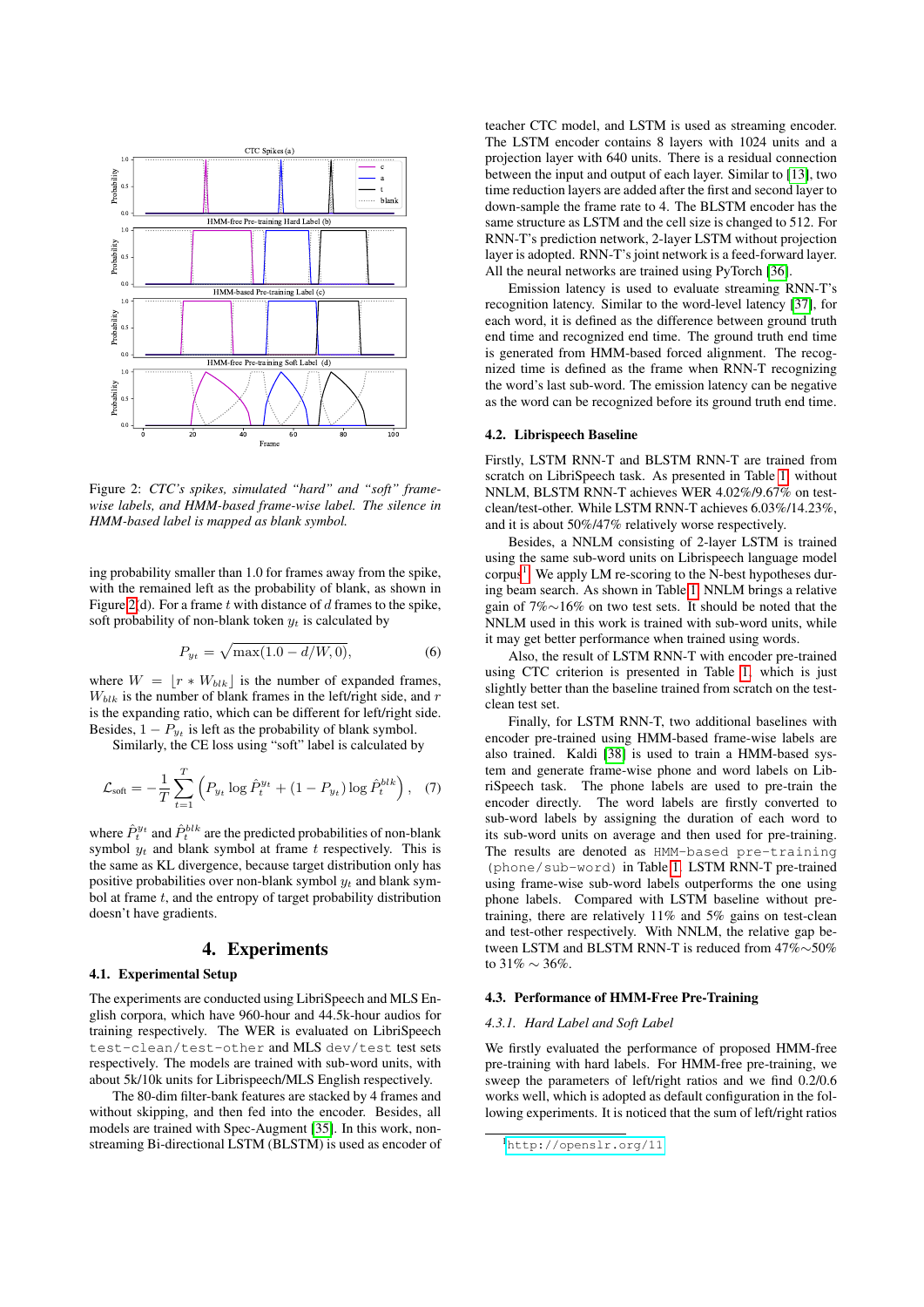| model                    | NNLM | test<br>clean | test<br>other |
|--------------------------|------|---------------|---------------|
| <b>BLSTM</b>             | no   | 4.02          | 9.67          |
|                          | yes  | 3.56          | 8.98          |
| <b>LSTM</b>              | no   | 6.03          | 14.23         |
|                          | yes  | 5.18          | 12.99         |
| $+$ CTC pre-training     | no   | 5.81          | 14.40         |
|                          | yes  | 4.96          | 12.95         |
| + HMM-based pre-training | no   | 5.69          | 13.82         |
| (phone)                  | yes  | 4.85          | 12.46         |
| + HMM-based pre-training | no   | 5.35          | 13.52         |
| (sub-word)               | yes  | 4.67          | 12.21         |

<span id="page-3-0"></span>Table 1: *WER(%) of LSTM/BLSTM RNN-T baselines on LibriSpeech task.*

is smaller than 1.0, where the remained frames are left as blanks to make RNN-T model learn token boundaries more easily.

As illustrated in the Table [2,](#page-3-1) results using hard labels are better than the baseline without any pre-training by relatively 5%∼7%. Compared to the baseline pre-trained using HMMbased sub-word labels, WER on test-clean is slightly worse by relatively 4%. When NNLM is adopted, the gap on test-clean goes to 2.6%, and HMM-free pre-training is even slightly better than HMM-based pre-training on test-other by relatively 1.6%.

<span id="page-3-1"></span>Table 2: *WER(%) of LSTM RNN-T using HMM-free pretraining with hard/soft label on LibriSpeech task.*

| model                    | NNLM | test<br>clean | test<br>other |
|--------------------------|------|---------------|---------------|
| <b>LSTM</b>              | no   | 6.03          | 14.23         |
|                          | yes  | 5.18          | 12.99         |
| + HMM-based pre-training | no   | 5.35          | 13.52         |
| (sub-word)               | yes  | 4.67          | 12.21         |
| + HMM-free pre-training  | no   | 5.57          | 13.51         |
| (hard)                   | yes  | 4.79          | 12.01         |
| + HMM-free pre-training  | no   | 5.40          | 13.44         |
| (soft)                   | yes  | 4.62          | 12.07         |

Also, we evaluate the performance of HMM-free pretraining with soft label. As illustrated in the last row in Table [2,](#page-3-1) HMM-free pre-training with soft label outperforms HMMbased pre-training slightly. It outperforms the baseline trained from scratch by relatively 7%∼11%.

### *4.3.2. Larger Data Set: MLS English Corpus*

In this section, we evaluate the performance of HMM-free pretraining on MLS English task. We did not conduct HMMbased experiments as the generation of HMM-based alignments is time-consuming. Similarly, a 2-layer LSTM NNLM is also trained with the training transcripts.

The results are reported in Table [3.](#page-3-2) When using hard label, HMM-free pre-training outperforms the baseline trained from scratch with relatively 6% WER reduction on dev/test set. Besides, NNLM brings further relatively 13% WER reduction. Finally, compared to hard label, soft label brings additional 2%

<span id="page-3-2"></span>

| Table 3: WER(%) of LSTM RNN-T with HMM-free pre-training |  |
|----------------------------------------------------------|--|
| with hard/soft label on MLS English task.                |  |

| model                   | <b>NNLM</b> | dev   | test  |
|-------------------------|-------------|-------|-------|
| <b>LSTM</b>             | no          | 11.91 | 13.16 |
|                         | yes         | 10.27 | 11.46 |
| + HMM-free pre-training | no          | 10.96 | 12.27 |
| (hard)                  | yes         | 9.62  | 10.73 |
| + HMM-free pre-training | no          | 10.48 | 11.88 |
| (soft)                  | yes         | 9.47  | 10.50 |

relative WER reduction.

# 4.4. Emission Latency

Finally, we discuss the latency issue of LSTM RNN-T models with and without pre-training, and the models pre-trained using different methods as well. We only select the utterances recognized exactly the same as their references to compute the emission latency. The median and 90th percentile of emission latency are evaluated on LibriSpeech test-clean test set, denoted as EL@50 and EL@90 respectively.

The latency results are summarized in Table [4.](#page-3-3) Compared with the baseline without pre-training, LSTM RNN-T models using HMM-based and HMM-free pre-training with hard label reduce EL@50 and EL@90 by 60∼70 ms, while pre-training encoder using CTC criterion has no benefit. This is because the frame-wise alignments and criterion help the model learn more accurate token boundaries. Also, it is noticed that HMM-free pre-training with soft label has the same latency as that with hard label.

<span id="page-3-3"></span>Table 4: *The emission latency on LibriSpeech test-clean test set.*

| model                          | EL@50 | EL@90 |
|--------------------------------|-------|-------|
| <b>LSTM</b>                    | 230ms | 330ms |
| $+$ CTC pre-training           | 220ms | 330ms |
| + HMM-based pre-training       | 160ms | 270ms |
| + HMM-free pre-training (hard) | 170ms | 270ms |
| + HMM-free pre-training (soft) | 170ms | 270ms |

# 5. Conclusions

In this paper, the proposed HMM-free pre-training procedure with hard/soft label is evaluated on LibriSpeech and MLS English tasks. The procedure is an all-neural framework without using HMM-based models, and has comparable or even slightly better performance as HMM-based pre-training method in both recognition accuracy and emission latency. On Librispeech task, compared with the LSTM RNN-T trained from scratch, HMM-free pre-training gives 5%∼11% relative improvements on recognition accuracy, and it helps reduce the emission latency by 60 ms. Besides, HMM-free pre-training with soft label also slightly outperforms that with hard label. Though the procedure is evaluated with LSTM/BLSTM models, it can also be applied to other types of non-streaming and streaming models.